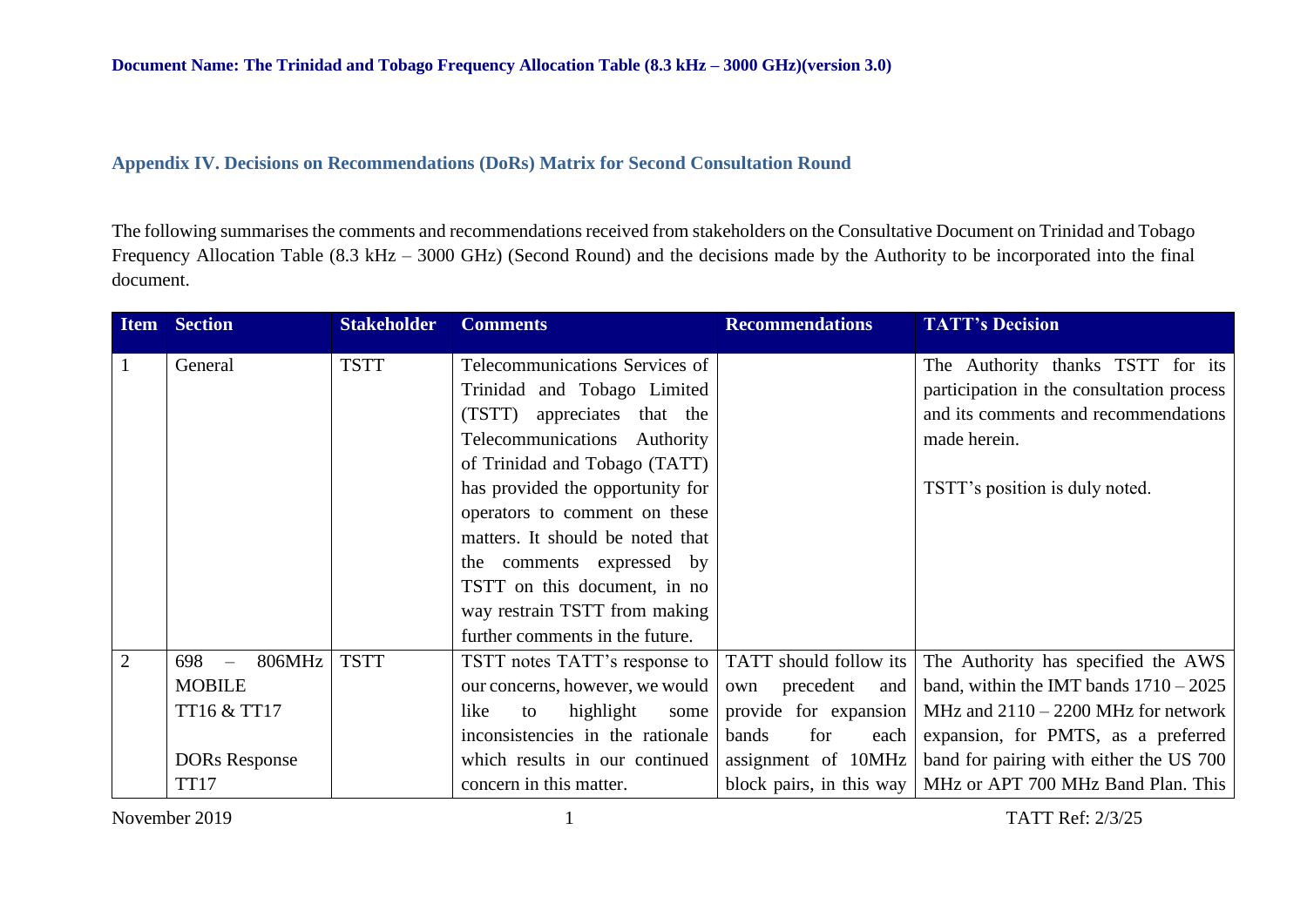| <b>Item</b> | <b>Section</b>       | <b>Stakeholder</b> | <b>Comments</b>                            | <b>Recommendations</b>          | <b>TATT's Decision</b>                                                           |
|-------------|----------------------|--------------------|--------------------------------------------|---------------------------------|----------------------------------------------------------------------------------|
|             |                      |                    | "the<br><b>Authority</b><br>takes          | each<br>operator would          | has been identified in the Spectrum Plan                                         |
|             | <b>DORs Response</b> |                    | <b>ITU's</b><br>of<br>the<br>cognisance    | have<br>$\rm{a}$<br>transparent | for the Accommodation of Public Mobile                                           |
|             |                      |                    | <b>Radiocommunications Bureau</b>          | mechanism for access to         | <b>Telecommunications</b><br>Services,                                           |
|             |                      |                    | <b>Resolution 646, as cited on page</b>    | meaningful addition of          | November, 2017.                                                                  |
|             |                      |                    | 21 of the Spectrum Plan for the            | spectrum.                       |                                                                                  |
|             |                      |                    | Accommodation of Public                    |                                 | It is also noteworthy that the 700 MHz                                           |
|             |                      |                    | <b>Telecommunications</b><br><b>Mobile</b> |                                 | band is the only band currently allocated                                        |
|             |                      |                    | Services (November 2017), and              |                                 | by the ITU for broadband PPDR. For this                                          |
|             |                      |                    | the need to consider an                    |                                 | reason, 2 x 10 MHz of spectrum has been                                          |
|             |                      |                    | allotment to broadband PPDR                |                                 | allotted to broadband PPDR in the 700                                            |
|             |                      |                    | in the 700 MHz band."                      |                                 | MHz band, to accommodate sufficient                                              |
|             |                      |                    |                                            |                                 | spectrum to satisfy both the coverage                                            |
|             |                      |                    | TSTT does not object to the                |                                 | and the capacity requirements requested                                          |
|             |                      |                    | allocation of spectrum between             |                                 | by the Ministry of National Security.                                            |
|             |                      |                    | 698 and 806 MHz for PPDR use.              |                                 | This approach is consistent with section<br>42(2) of the Telecommunications Act, |
|             |                      |                    | TSTT acknowledges and accepts              |                                 | Chap 47:31 (the Act), which states: "In                                          |
|             |                      |                    | this policy requirement.<br>Our            |                                 | the allocation or assignment and re-                                             |
|             |                      |                    | concern is that TATT's solution            |                                 | allocation or reassignment of frequency                                          |
|             |                      |                    | may not be consistent with the             |                                 | bands by the Authority priority shall be                                         |
|             |                      |                    | wider regulatory framework and             |                                 | given to the needs of the State in respect                                       |
|             |                      |                    | even the spectrum plans the                |                                 | of matters of national security."                                                |
|             |                      |                    | TTFAT supports.                            |                                 |                                                                                  |
|             |                      |                    |                                            |                                 |                                                                                  |
|             |                      |                    |                                            |                                 |                                                                                  |
|             |                      |                    |                                            |                                 |                                                                                  |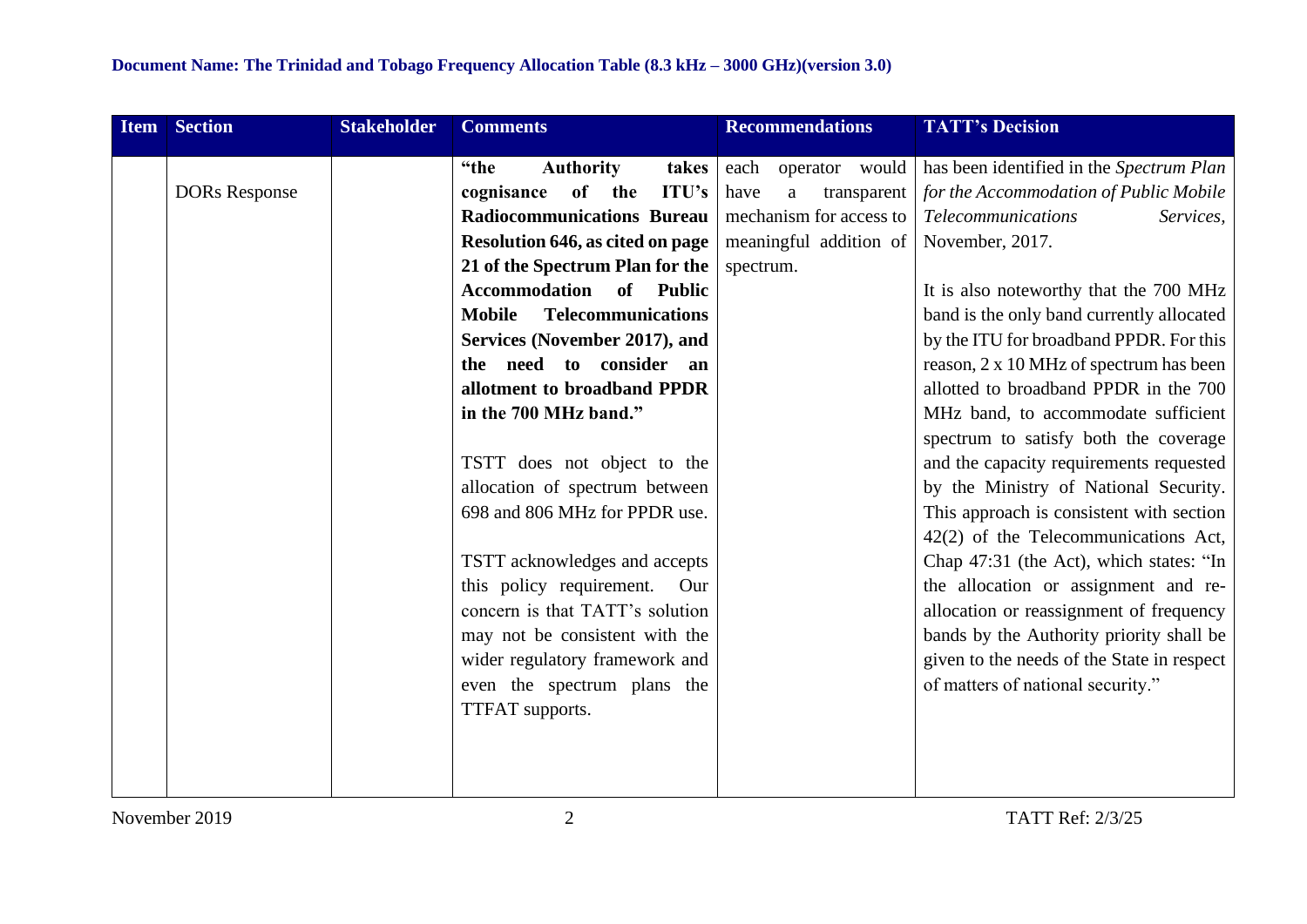| Item Section | <b>Stakeholder</b> | <b>Comments</b>                      | <b>Recommendations</b> | <b>TATT's Decision</b>                        |
|--------------|--------------------|--------------------------------------|------------------------|-----------------------------------------------|
|              |                    | <b>MHz</b><br>700<br>"The<br>current |                        | The Authority wishes to clarify that this     |
|              |                    | frequency assignment plan            |                        | 2 x 5 MHz of spectrum is allocated for        |
|              |                    | identifies 2x5 MHz, i.e., block      |                        | future use (see section $4.1.2$ – Frequency   |
|              |                    | A, as allocated for future use."     |                        | Assignment Plan in the Spectrum Plan          |
|              |                    |                                      |                        | for the Accommodation of Public Mobile        |
|              |                    | here suggests TATT<br>TSTT           |                        | <b>Telecommunications</b><br>Services,        |
|              |                    | consider the rationale of this       |                        | November, 2017) and is not limited to         |
|              |                    | proposal. This position in nested    |                        | only future expansion for PMTS.               |
|              |                    | in TATT's strategy to allocate       |                        | However, should the future use of this        |
|              |                    | 10MHz block pairs to three $(3)$     |                        | spectrum be determined for the                |
|              |                    | operators. TSTT is unclear how       |                        | expansion of the PMTS 700 MHz band,           |
|              |                    | TATT envisages the partitioning      |                        | Authority will consider<br>the<br>an          |
|              |                    | of one 5MHz block pair between       |                        | competitive<br>appropriate<br>licensing       |
|              |                    | these three $(3)$ operators at the   |                        | approach, based on the number of              |
|              |                    | time that future expansion is        |                        | operators in the market at that time. The     |
|              |                    | required.                            |                        | AWS band is currently identified for          |
|              |                    |                                      |                        | future network expansion.                     |
|              |                    | If TATT considers its precedence     |                        |                                               |
|              |                    | in the same Spectrum Plan for        |                        | The Authority wishes to clarify that the      |
|              |                    | PMTS, particularly with respect      |                        | additional spectrum, up to $2 \times 2.5$ MHz |
|              |                    | to the 850MHz band where one         |                        | of 850 MHz spectrum, is assigned for the      |
|              |                    | would<br>that<br>the<br>see<br>each  |                        | guard bands for the operators. The            |
|              |                    | assignment of 5MHz block pair        |                        | quantum of spectrum available to each         |
|              |                    | to operators are associated with     |                        | operator for guard bands is different and     |
|              |                    | its allocated 2.5MHz pair for        |                        | ranges from 2 x 1 MHz to 2 x 2.5 MHz,         |
|              |                    | expansion. Accordingly, it is        |                        | seen in Table 7: Frequency<br>as              |

November 2019 3 TATT Ref: 2/3/25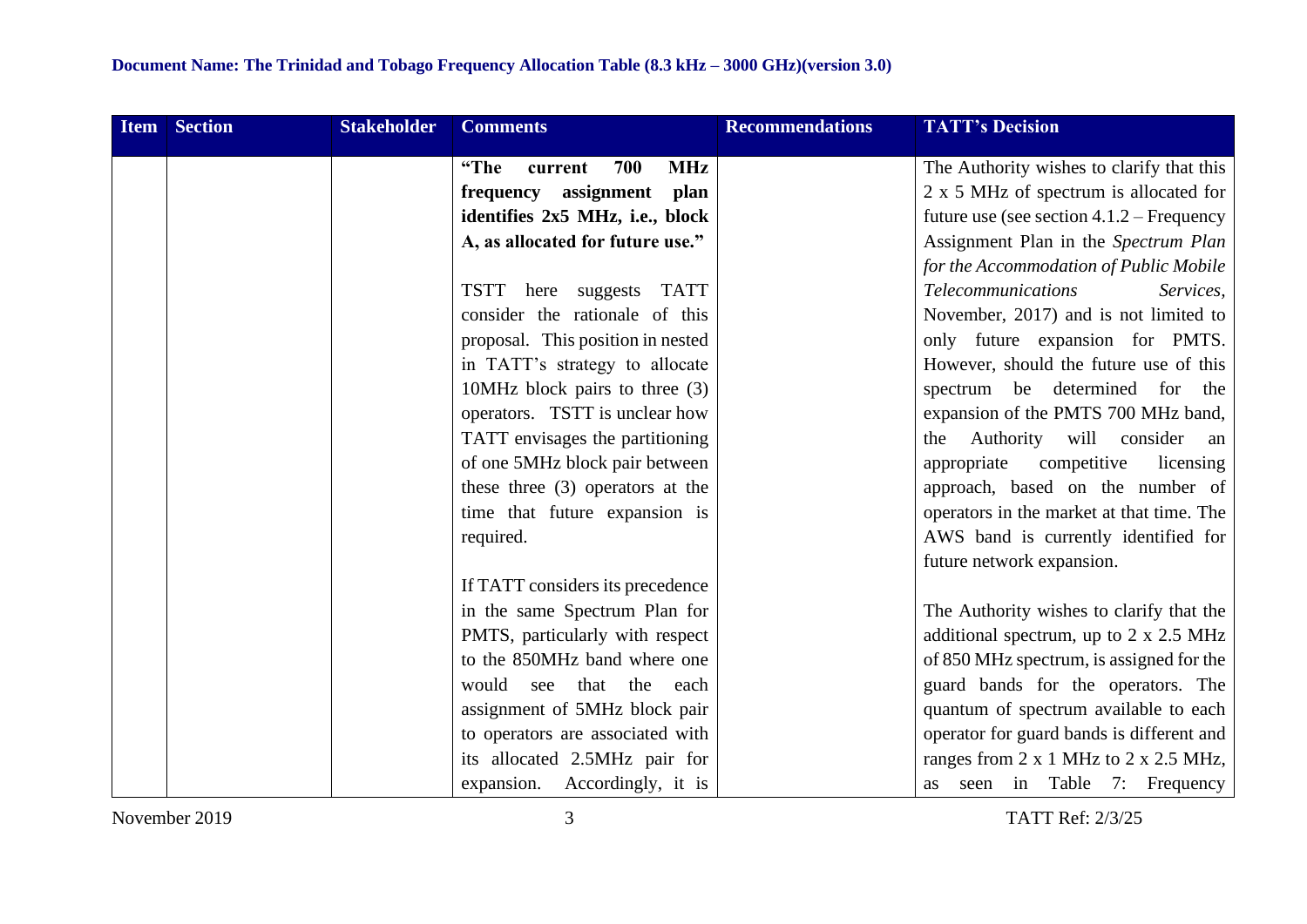| <b>Item Section</b> | <b>Stakeholder</b> | <b>Comments</b>                                  | <b>Recommendations</b>   | <b>TATT's Decision</b>                    |
|---------------------|--------------------|--------------------------------------------------|--------------------------|-------------------------------------------|
|                     |                    | abundantly<br>clear<br>that<br>each              |                          | Assignment Plan for the 850 MHz Band      |
|                     |                    | operator has access to the same                  |                          | the <i>Spectrum</i> Plan for the<br>in    |
|                     |                    | amount of expansion spectrum,                    |                          | Accommodation of Public<br>Mobile         |
|                     |                    | and there should be no contention                |                          | <b>Telecommunications</b><br>Services,    |
|                     |                    | when that spectrum is accessed.                  |                          | November, 2017.                           |
|                     |                    |                                                  |                          |                                           |
|                     |                    | TSTT contends that such a model                  |                          | Recognising that the primary reason for   |
|                     |                    | is more appropriate in emulation                 |                          | the additional 850 MHz spectrum is for    |
|                     |                    | in the 700MHz band where each                    |                          | additional guard bands, it is not         |
|                     |                    | operator with a 10MHz block                      |                          | appropriate that this approach be         |
|                     |                    | pair should be afforded a                        |                          | emulated for the 700 MHz band, as no      |
|                     |                    | material, contiguous expansion                   |                          | guard bands are required, and spectrum    |
|                     |                    | band of between 2 and 5MHz                       |                          | for network expansion is already          |
|                     |                    | block pairs.                                     |                          | afforded in the AWS band.                 |
|                     |                    | "The $2x10$ MHz allotted to PPDR broadband would |                          | The<br>Authority<br>the<br>notes          |
|                     |                    | PPDR will be necessary to                        | be best served from the  | <b>TSTT</b><br>recommendation from<br>and |
|                     |                    | attain both coverage and                         | market. This will result | acknowledges that there are cost benefits |
|                     |                    | capacity requirements, based                     | in reduced CAPEX and     | where PPDR broadband can be provided      |
|                     |                    | on the potential use for national                | OPEX by the State as     | by a commercial operator; however,        |
|                     |                    | security purposes."                              | the market is better     | there are other considerations, as        |
|                     |                    |                                                  | positioned to provide    | follows:                                  |
|                     |                    | "The discussions held with the                   | service<br>where<br>this | i. Security: PPDR networks<br>offer       |
|                     |                    | <b>Ministry of National Security</b>             | economies<br>of<br>scale | security and control benefits. They       |
|                     |                    | resulted in the determination                    | benefit the consumer.    | tend to have requirements<br>that         |
|                     |                    | that 2x10 MHz of 700 MHz                         |                          | experts<br>refer<br>security<br>to<br>as  |

November 2019 19<br>
19 TATT Ref: 2/3/25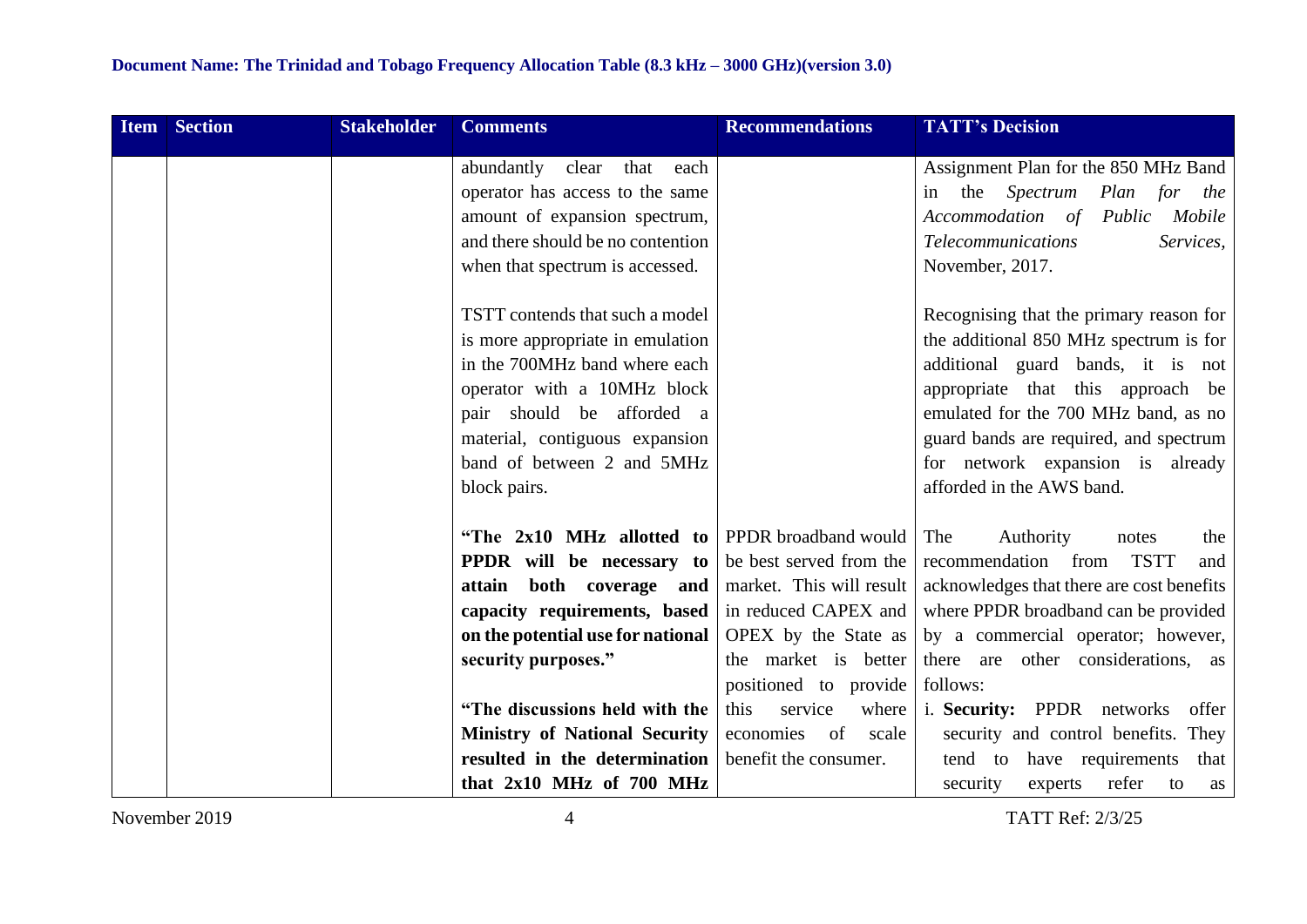| <b>Item</b> | <b>Section</b> | <b>Stakeholder</b> | <b>Comments</b>                                                                                                                                                                                                                               | <b>Recommendations</b>                                                                                                                                                                                                       | <b>TATT's Decision</b>                                                                                                                                                                                                                                                                                                                                  |
|-------------|----------------|--------------------|-----------------------------------------------------------------------------------------------------------------------------------------------------------------------------------------------------------------------------------------------|------------------------------------------------------------------------------------------------------------------------------------------------------------------------------------------------------------------------------|---------------------------------------------------------------------------------------------------------------------------------------------------------------------------------------------------------------------------------------------------------------------------------------------------------------------------------------------------------|
|             |                |                    | spectrum is needed to support                                                                                                                                                                                                                 | <b>PPDR</b><br><b>CUG</b><br>Any                                                                                                                                                                                             | authorisation, authentication, integrity                                                                                                                                                                                                                                                                                                                |
|             |                |                    | the broadband PPDR services<br>envisaged for national security                                                                                                                                                                                | network would be better<br>served by not utilising                                                                                                                                                                           | and privacy.                                                                                                                                                                                                                                                                                                                                            |
|             |                |                    | and disaster management"<br>TSTT acknowledges this point,<br>but TATT's position raises a<br>number of troubling questions:<br>Why is commercial<br>1)<br>spectrum being issued to<br>PPDR use? This is not with<br>TSTT's<br>precedent<br>in | centric<br>operator<br>networks. Accordingly,<br>there should not be<br>of<br>consideration<br>developing carrier LTE<br>by PPDR agencies.<br>There should be realistic<br>considerations of the<br>comparatively<br>limited | ii. Coverage:<br>Commercial<br>mobile<br>networks often concentrate coverage<br>in densely populated areas and/or<br>major transportation corridors. PPDR<br>needs also tend to be greater where the<br>population is greater, but coverage<br>needs can also be wider and less<br>predictable than what<br>be<br>can<br>accommodated or catered for in |
|             |                |                    | Even the<br>understanding.<br>example TATT posits in this<br>regard does not provide<br>comfort in answering this<br>question.<br>Why is PPDR utilising<br>2)<br>commercial operator-centric                                                  | traffic load a PPDR<br>network would<br>carry<br>compared<br>to<br>networks.<br>commercial<br>As such, there should be<br>consideration of<br>the<br><b>PPDR</b><br>whether<br>a<br><b>Broadband</b><br>network              | commercial networks.<br>iii. Reliability (traffic overload): No<br>network is immune to threats.<br>However, one particular concern with<br>commercial networks is that they tend<br>to be overloaded during disasters, to<br>the point where usability by                                                                                              |
|             |                |                    | technology<br>to develop a<br>parallel network to that<br>provided<br>by<br>licensed<br>Is this the best<br>operators?<br>option for the access of                                                                                            | requires as much as<br>10MHz block pairs to<br>provide service to its<br>users. The absence of<br>comprehensive                                                                                                              | consumers becomes difficult, if not<br>impossible.<br>Studies on PPDR have shown a<br>difference between mission-critical and                                                                                                                                                                                                                           |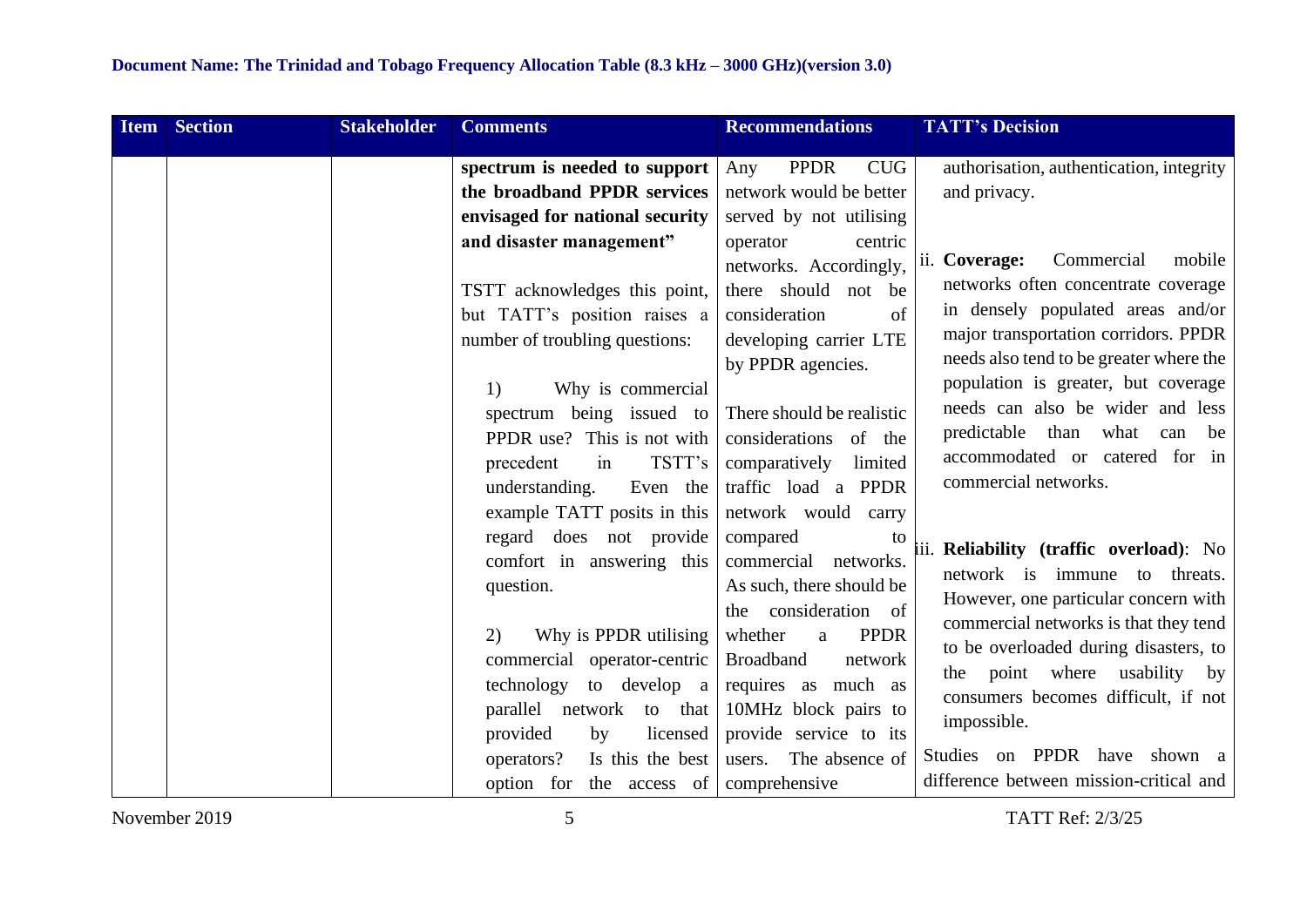| <b>Item</b> | <b>Section</b> | <b>Stakeholder</b> | <b>Comments</b>                                                                                                                                                                                                                                                                                                                                                                                                                       | <b>Recommendations</b>                                                                                                                                                                              | <b>TATT's Decision</b>                                                                                                                                                                                                                                                                                                                                                                                                                                                                                                                                                                                                                                                                                                                                                                                                                                        |
|-------------|----------------|--------------------|---------------------------------------------------------------------------------------------------------------------------------------------------------------------------------------------------------------------------------------------------------------------------------------------------------------------------------------------------------------------------------------------------------------------------------------|-----------------------------------------------------------------------------------------------------------------------------------------------------------------------------------------------------|---------------------------------------------------------------------------------------------------------------------------------------------------------------------------------------------------------------------------------------------------------------------------------------------------------------------------------------------------------------------------------------------------------------------------------------------------------------------------------------------------------------------------------------------------------------------------------------------------------------------------------------------------------------------------------------------------------------------------------------------------------------------------------------------------------------------------------------------------------------|
|             |                |                    | resources? Could dedicated<br>priority capacity be purchased<br>from operators at a reduced<br>capital burden to the State?<br>Commercial operators<br>3)<br>require a 700MHz spectrum<br>because of its propagation<br>characteristics, given the<br>traffic loads the networks<br>would be required to service<br>(over one million subscribers<br>per network). Is it that PPDR<br>is expected to carry a similar<br>traffic load? | planning data reinforces<br>the wisdom of the<br>suggestion<br>to<br>lease<br>capacity<br>from<br>commercial<br>networks<br>with the economies of<br>scale to absorb these<br>traffic requirements. | non-mission-critical PPDR activities.<br>The use of commercial networks for<br>non-mission-critical services might be<br>less problematic than the use of<br>commercial networks for mission-<br>critical PPDR activities involving the<br>safety of property and human life.<br>PPDR requires broadband wireless<br>spectrum to supplement its mission-<br>critical radio network. The spectrum<br>allocated for PPDR is in keeping with the<br>APT 700 MHz band plan and not the<br>FCC or US band plan.<br>In assessing PPDR application needs for<br>bandwidth and for spectrum, it is helpful<br>to understand the following operating<br>environment described in the ECC<br>Report 199 (ECC Report 199, 2013):<br>day-to-day operations (category<br>" $PP1"$<br>large emergency and/or public<br>events (category "PP2")<br>disasters (category "DR") |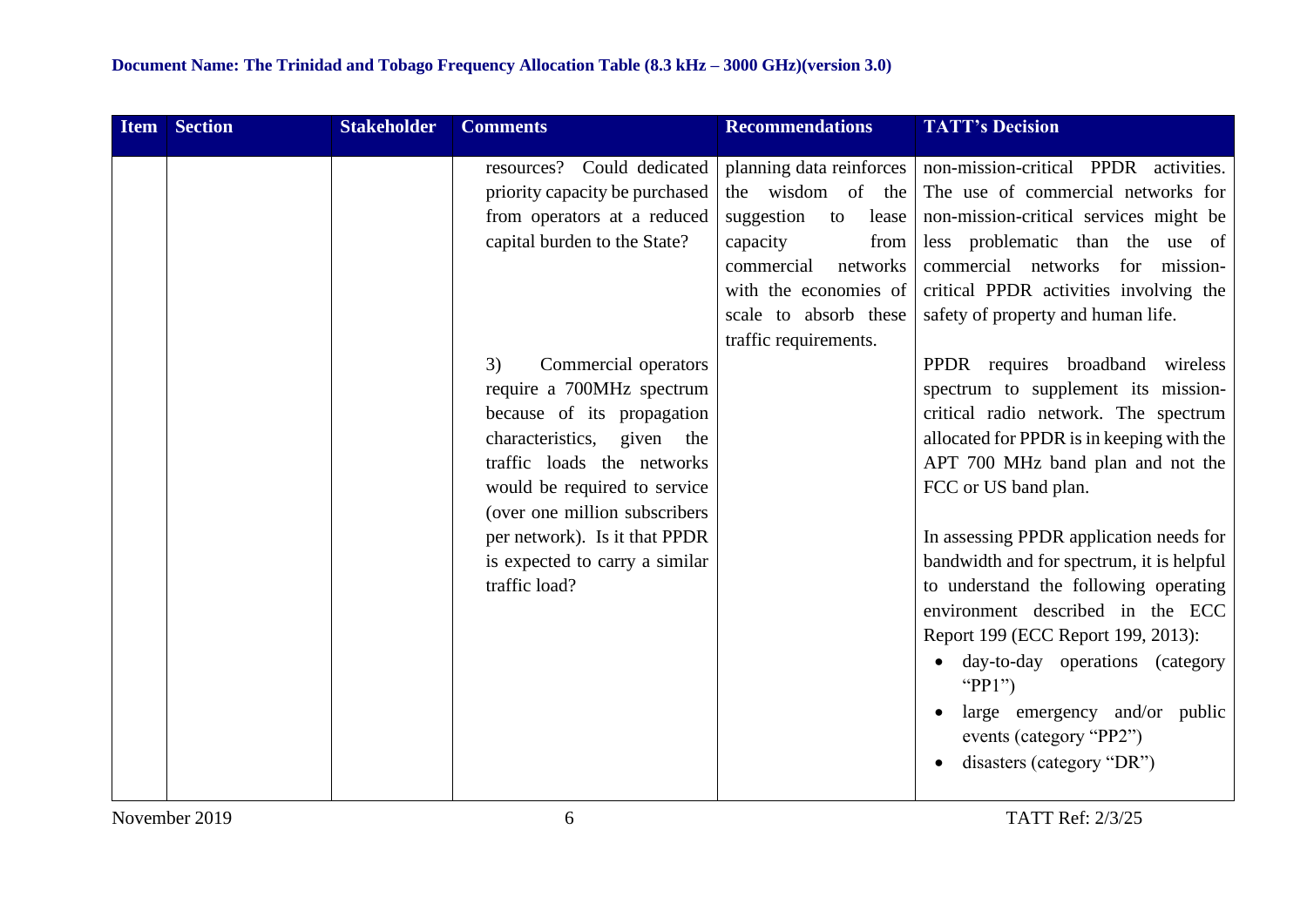| <b>Item Section</b> | <b>Stakeholder</b> | <b>Comments</b>                | <b>Recommendations</b> | <b>TATT's Decision</b>                    |
|---------------------|--------------------|--------------------------------|------------------------|-------------------------------------------|
|                     |                    | Does PPDR require a<br>4)      |                        | PPDR is one of the few applications       |
|                     |                    | commercial<br>quantum of       |                        | where upstream broadband bandwidth        |
|                     |                    | spectrum to meet its need?     |                        | tends to be greater and even more crucial |
|                     |                    | 10MHz of the spectrum, using   |                        | than downstream.                          |
|                     |                    | mobile LTE technologies        |                        |                                           |
|                     |                    | offers<br>downloads<br>speeds  |                        | The Authority recognises that there are   |
|                     |                    | approaching 75Mbps. Given      |                        | various models of PPDR networks;          |
|                     |                    | the limited traffic demands    |                        | however, LTE and its successors have      |
|                     |                    | that a PPDR only network       |                        | become the technologies of choice for     |
|                     |                    | would require, does that       |                        | PPDR broadband.                           |
|                     |                    | spectrum assignment seem       |                        |                                           |
|                     |                    | excessive?                     |                        | There is a clear movement among           |
|                     |                    |                                |                        | network operators towards LTE and its     |
|                     |                    | The answers to these questions |                        | successors, and away from competing       |
|                     |                    | seem to suggest to TATT that   |                        | technologies such as WiMAX. Also, the     |
|                     |                    | PPDR agencies should either    |                        | clear preference for LTE by the US FCC,   |
|                     |                    | seek:                          |                        | National<br>Telecommunications<br>and     |
|                     |                    |                                |                        | Information Administration (NTIA) and     |
|                     |                    | To lease capacity from<br>a)   |                        | the public safety community would         |
|                     |                    | developed<br>networks          |                        | likely create critical mass on the        |
|                     |                    | commercially to meet their     |                        | manufacturing side.                       |
|                     |                    | communications<br>needs.       |                        |                                           |
|                     |                    | Operators with additional      |                        | With regard to the cost and benefits of a |
|                     |                    | 15MHz block pairs would be     |                        | harmonised spectrum allocation for        |
|                     |                    | ideally positioned to provide  |                        | broadband PPDR, the allocation of         |
|                     |                    |                                |                        | spectrum to PPDR in the 700 MHz band      |

November 2019 7 TATT Ref: 2/3/25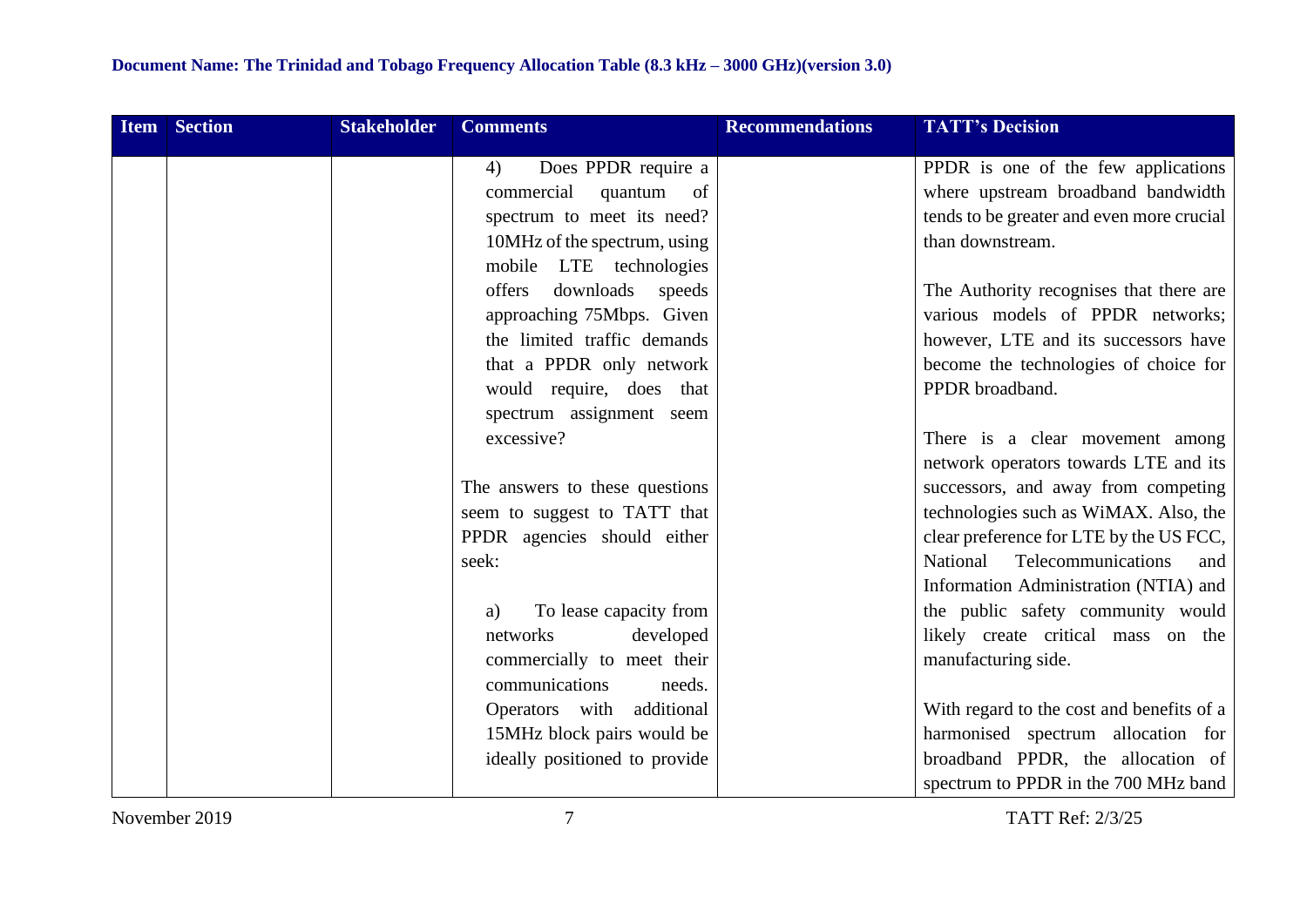| <b>Item</b> | <b>Section</b> | <b>Stakeholder</b> | <b>Comments</b>                                                                                                                                   | <b>Recommendations</b>                                                                                                                                                                                        | <b>TATT's Decision</b>                                                                                                                                                                                                                                                                                                                                                                                          |
|-------------|----------------|--------------------|---------------------------------------------------------------------------------------------------------------------------------------------------|---------------------------------------------------------------------------------------------------------------------------------------------------------------------------------------------------------------|-----------------------------------------------------------------------------------------------------------------------------------------------------------------------------------------------------------------------------------------------------------------------------------------------------------------------------------------------------------------------------------------------------------------|
|             |                |                    | <b>PPDR</b><br>capacity<br>such<br>to<br>operators; or<br>To construct a network<br>b)<br>that would not require as<br>much as 10MHz block pairs. |                                                                                                                                                                                                               | was based on ITU-R Resolution 646 of<br>Radio<br>Regulations,<br>which<br>the<br>encouraged administrations to consider<br>parts of the frequency range $694 - 894$<br>MHz when undertaking their national<br>planning for PPDR applications, in order<br>to achieve harmonisation.                                                                                                                             |
|             |                |                    |                                                                                                                                                   |                                                                                                                                                                                                               | The decision to allocate spectrum for a<br>PPDR-only network was not based<br>solely on traffic demands but also<br>recognizing that this spectrum would be<br>used to meet both coverage and capacity<br>requirements.                                                                                                                                                                                         |
|             |                |                    |                                                                                                                                                   | PPDR agencies should<br>either seek:<br>To lease<br>a)<br>from<br>capacity<br>networks developed<br>commercially<br>to<br>their<br>meet<br>communications<br>needs.<br><b>Operators</b><br>additional<br>with | The Authority acknowledges<br>this<br>recommendation from TSTT. However,<br>an independent PPDR network is<br>favoured by the Ministry of National<br>Security as it is more secure and would<br>not contend with public traffic.<br>It is noteworthy that a PPDR network<br>will only have the benefit of 2 x 10 MHz<br>of spectrum for a private mobile<br>15MHz block pairs   broadband network to meet both |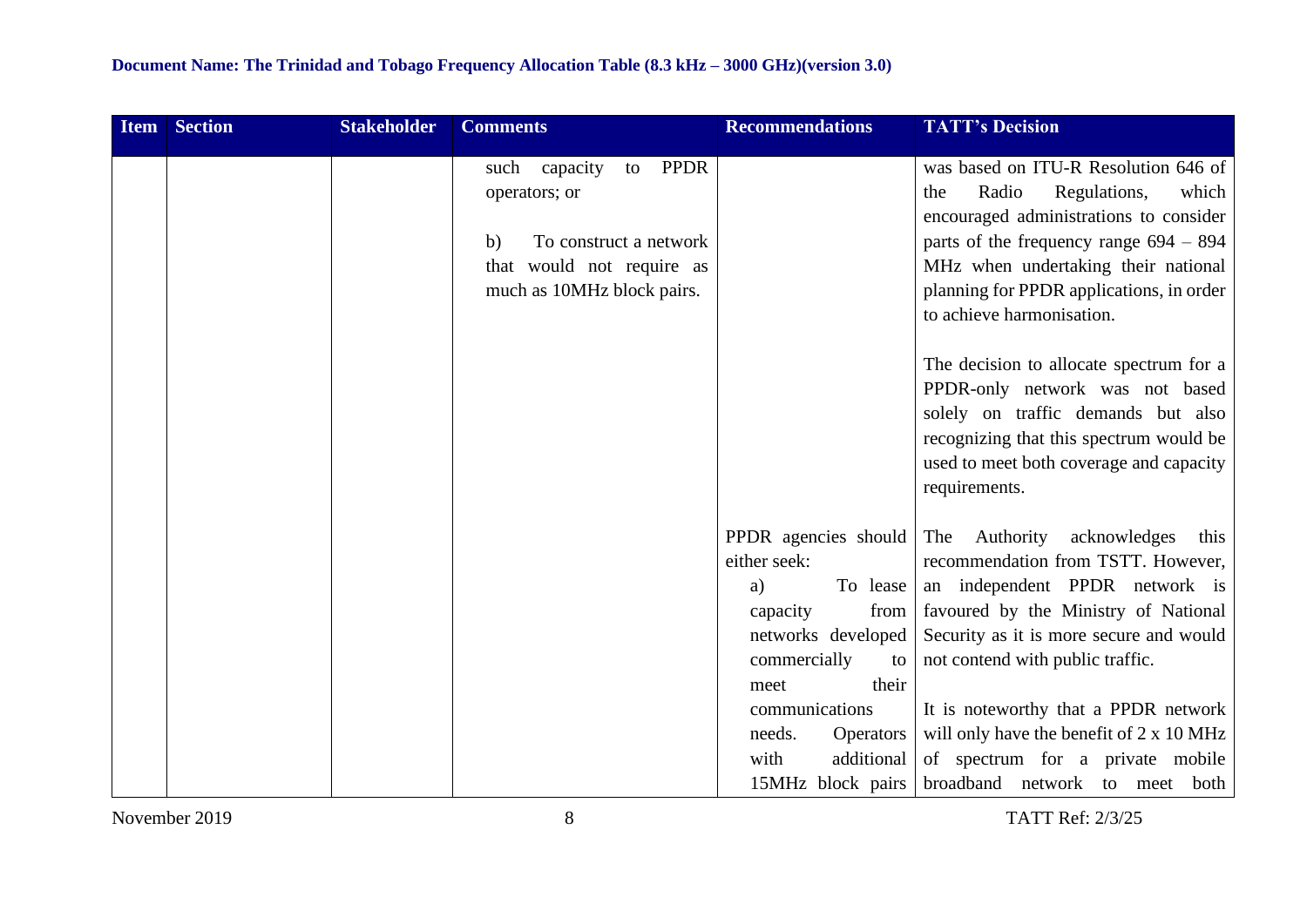| Item | <b>Section</b> | <b>Stakeholder</b> | <b>Comments</b>                                                                                                                                                                                                                             | <b>Recommendations</b>                                                                                                                                                         | <b>TATT's Decision</b>                                                                                                                                                                                                                                                                                                                                                            |
|------|----------------|--------------------|---------------------------------------------------------------------------------------------------------------------------------------------------------------------------------------------------------------------------------------------|--------------------------------------------------------------------------------------------------------------------------------------------------------------------------------|-----------------------------------------------------------------------------------------------------------------------------------------------------------------------------------------------------------------------------------------------------------------------------------------------------------------------------------------------------------------------------------|
|      |                |                    |                                                                                                                                                                                                                                             | be ideally<br>would<br>positioned to provide<br>capacity to<br>such<br>PPDR operators; or<br>To construct a<br>b)<br>not require as much<br>10MHz block<br><b>as</b><br>pairs. | coverage and capacity requirements. A<br>cellular mobile operator will have the<br>benefit of 2 x 10 MHz of 700 MHz<br>spectrum paired with up to 2 x 15 MHz<br>of 1.7/2.1 GHz spectrum, with the 700<br>MHz band favouring coverage and the<br>network that would $\vert$ 1.7/2.1 GHz band serving to meet any<br>additional capacity demands, in high<br>usage areas primarily. |
|      |                |                    | similar to other<br>"This is<br>countries, such as the USA,<br>which have also allotted 2x10<br>MHz of spectrum"<br>This example provided by TATT<br>is quizzical for two reasons:                                                          | <b>US</b><br><b>PPDR</b><br>The<br><b>Broadband</b><br>network<br>currently<br>services a<br>5 MHz pair assignment.<br><b>TATT</b><br>should<br>investigate whether the        | The Authority concurs with TSTT<br>regarding the manner in which the US<br>has utilised its PPDR spectrum. The<br>larger eco-system with a   Ministry of National Security may elect<br>to utilise the $2 \times 10$ MHz allotted to<br>PPDR in the same manner as the US or<br>differently. It should be noted that the                                                          |
|      |                |                    | First, while it seeks to reinforce<br>the suggestion for a 10MHz pair,<br>it notably seems to ignore that the<br>PPDR and Emergency Support<br>Eco-System of the US are much<br>larger in terms of manpower,<br>when compared to T&T, which | existing or proposed<br>enhanced<br><b>PPDR</b><br>networks utilise either<br>carrier-centric<br><sub>or</sub><br>technology<br>bespoke<br>implementations.                    | quantum of spectrum is determined not<br>only on the number of users but also the<br>type of services. Most notably, video<br>services<br>will<br>streaming<br>require<br>significant capacity. The quantum of<br>allotted<br>PPDR<br>to<br>spectrum<br>was<br>confirmed with the Ministry of National                                                                            |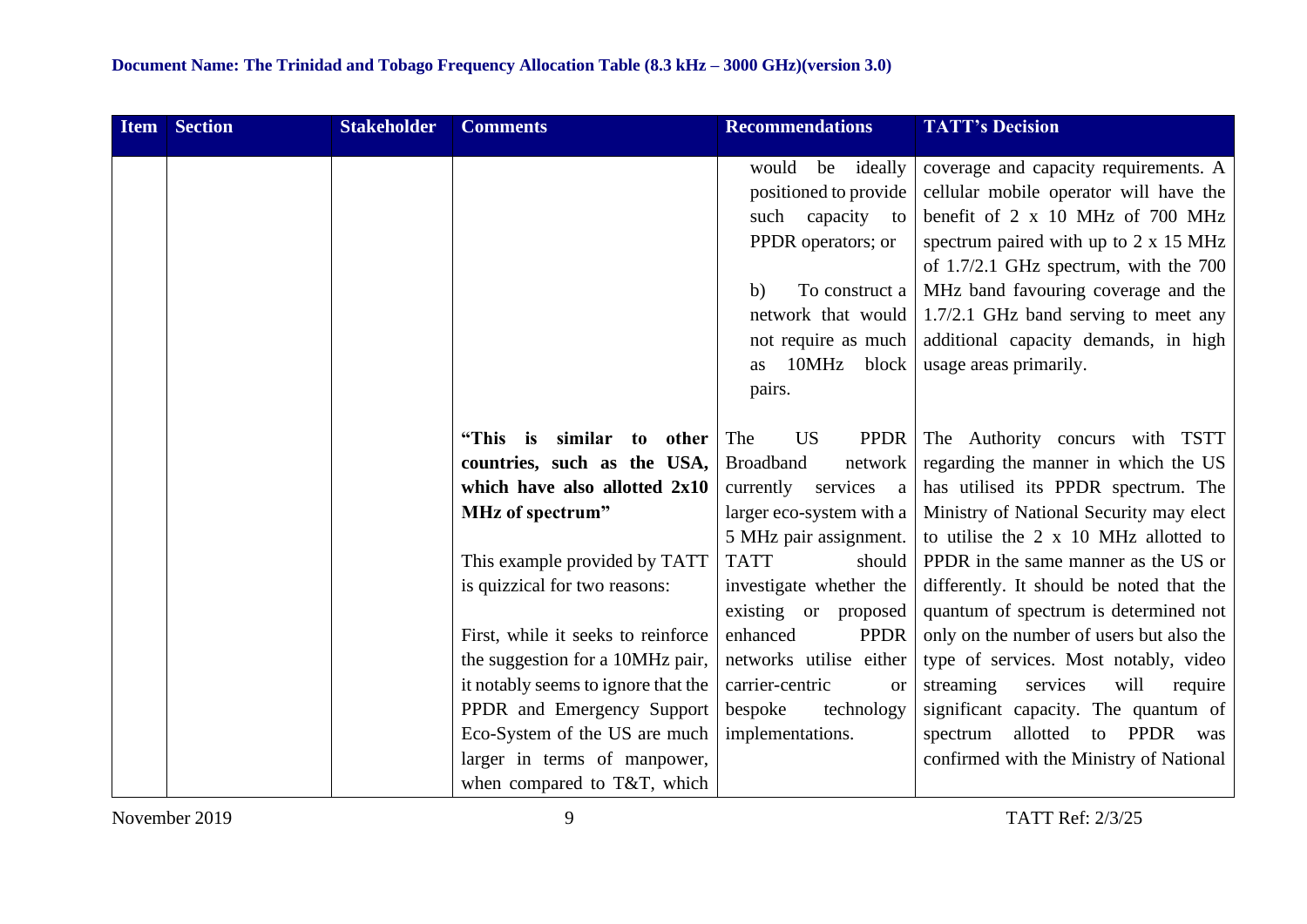| <b>Item</b> | <b>Section</b> | <b>Stakeholder</b> | <b>Comments</b>                                                                                                                                                                                                                                                                                                                                     | <b>Recommendations</b>                                                                                                                                                                                                    | <b>TATT's Decision</b>                                                                                                                                                                                                                                                                                                               |
|-------------|----------------|--------------------|-----------------------------------------------------------------------------------------------------------------------------------------------------------------------------------------------------------------------------------------------------------------------------------------------------------------------------------------------------|---------------------------------------------------------------------------------------------------------------------------------------------------------------------------------------------------------------------------|--------------------------------------------------------------------------------------------------------------------------------------------------------------------------------------------------------------------------------------------------------------------------------------------------------------------------------------|
|             |                |                    | would justify<br>the spectrum<br>allocation.<br>Further, this<br>allocation is actually two distinct<br>allocations - an initial 5MHz<br>block pair for a public safety<br>broadband network and the                                                                                                                                                |                                                                                                                                                                                                                           | Security as necessary to satisfy its<br>planned use.                                                                                                                                                                                                                                                                                 |
|             |                |                    | additional 6MHz block pair to the<br>Responders<br>Network<br>First<br>Authority (FirstNet).<br>Indeed,<br>TATT's<br>reference<br>actually<br>TSTT's<br>reaffirms<br>earlier<br>reservation that 10MHz block<br>pair for PPDR broadband as<br>suggested by TATT is an<br>inefficient over-assignment.                                               |                                                                                                                                                                                                                           |                                                                                                                                                                                                                                                                                                                                      |
|             |                |                    | Second, and more quizzically, is Deploying commercial-<br>that the FCC did not allocate<br>commercial spectrum for PPDR.<br>FCC's commercial bands for<br>LTE services Band 12 (699 $-$<br>$716MHz/ 729 - 746MHz)$ and<br>Band 13 (777 - 787MHz/<br>746MHz -756MHz), whereas the<br>allocated band for PPDR is 758 -<br>$763MHz/788 - 793MHz$ . The | centric LTE for PPDR<br>in T&T would not result<br>inter-jurisdiction<br>in<br>interoperability<br>(of<br>terminals), as the US<br>PPDR network utilizes<br>frequencies which are<br>divergent<br>from<br>the<br>spectrum | The Authority corrects TSTT in that the<br>US did dedicate spectrum within its 700<br>MHz band plan to PPDR, just as the<br>Authority has done. The US 700 MHz<br>band plan comprises the 3GPP Bands 12,<br>13 and 14. The Authority has adopted the<br>APT 700 MHz band plan, which is<br>plan designated as one 3GPP band, namely, |

November 2019 10 TATT Ref: 2/3/25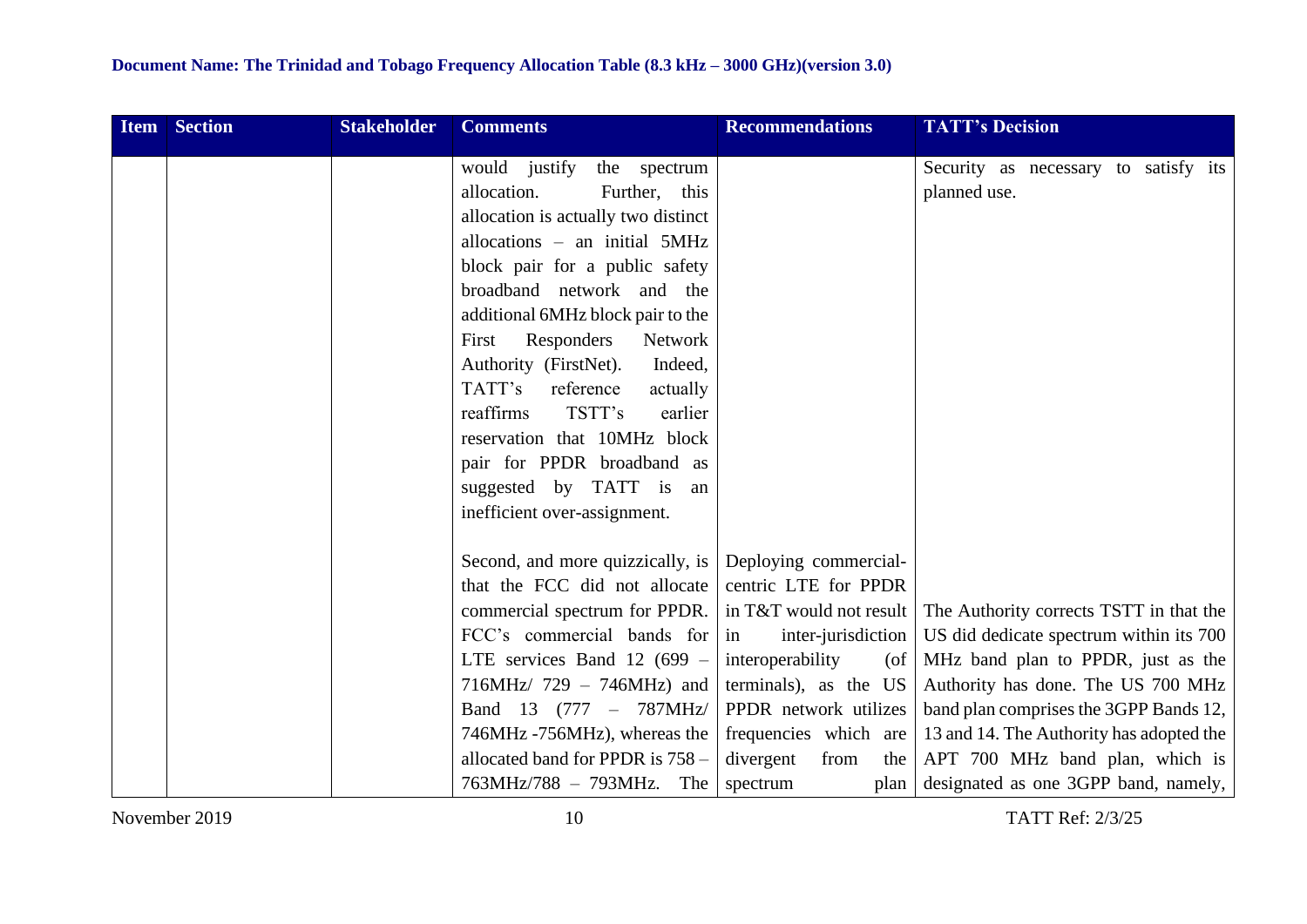| <b>Item</b> | <b>Section</b> | <b>Stakeholder</b> | <b>Comments</b>                         | <b>Recommendations</b>   | <b>TATT's Decision</b>                      |
|-------------|----------------|--------------------|-----------------------------------------|--------------------------|---------------------------------------------|
|             |                |                    | First Net assignment is $763 -$         | developed<br>for         | Band 28. The Authority's allotment of       |
|             |                |                    | 769MHz/<br>793<br>799MHz.<br>$\sim$ $-$ | commercial LTE 700 in    | spectrum in Band 28 is comparable to the    |
|             |                |                    | Neither of these assignments            | T&T, proposed to be      | US selection of 3GPP Band 14 for            |
|             |                |                    | impinges on the commercial              | used by TATT's plan.     | PPDR, within its 700 MHz band plan.         |
|             |                |                    | spectrum allocation framework           |                          |                                             |
|             |                |                    | as is proposed by TATT.                 | TATT should not limit    | Resolution 646 seeks to promote             |
|             |                |                    | Further, as the US band plan for        | its considerations to    | compatibility by designating only Bands     |
|             |                |                    | commercial mobile operations            | specific<br>technologies | 14 and 28 for PPDR in the 700 MHz           |
|             |                |                    | veers significantly from the band       | and<br>carrier-grade     | band. This compatibility is evident in      |
|             |                |                    | plan deployed in T&T, these             | technologies<br>in       | commercial LTE mobile handsets, where       |
|             |                |                    | systems would prove to be               | particular. In so doing, | a single device can operate on both the     |
|             |                |                    | inoperable – operating in distinct      | TATT seems to be         | US 700 MHz and APT 700 MHz band             |
|             |                |                    | frequency bands, and, as will be        | breaking its technology  | plans. It is expected that the same will be |
|             |                |                    | discussed later, most likely            | neutral rule, by being   | possible with PPDR devices, as LTE is       |
|             |                |                    | operating with differing protocol       | specific with respect to | the preferred technology for such use as    |
|             |                |                    | stacks of operation given the           | the technology it is     | well.                                       |
|             |                |                    | varying duplex separation of the        | planning for.<br>This    |                                             |
|             |                |                    | uplink and downlink blocks.             | contradicts a primary    |                                             |
|             |                |                    |                                         | TATT's<br>tenet<br>in    |                                             |
|             |                |                    | Indeed, if TATT were to more            | Spectrum Management      |                                             |
|             |                |                    | closely consider its own example        | Policy.                  |                                             |
|             |                |                    | for precedence for its decision, it     |                          |                                             |
|             |                |                    | would<br>find<br>that<br>TSTT's         |                          |                                             |
|             |                |                    | exhortations have merit.<br>It          |                          |                                             |
|             |                |                    | would be more appropriate for           |                          |                                             |
|             |                |                    | TATT to consider the duplex             |                          |                                             |

November 2019 11 TATT Ref: 2/3/25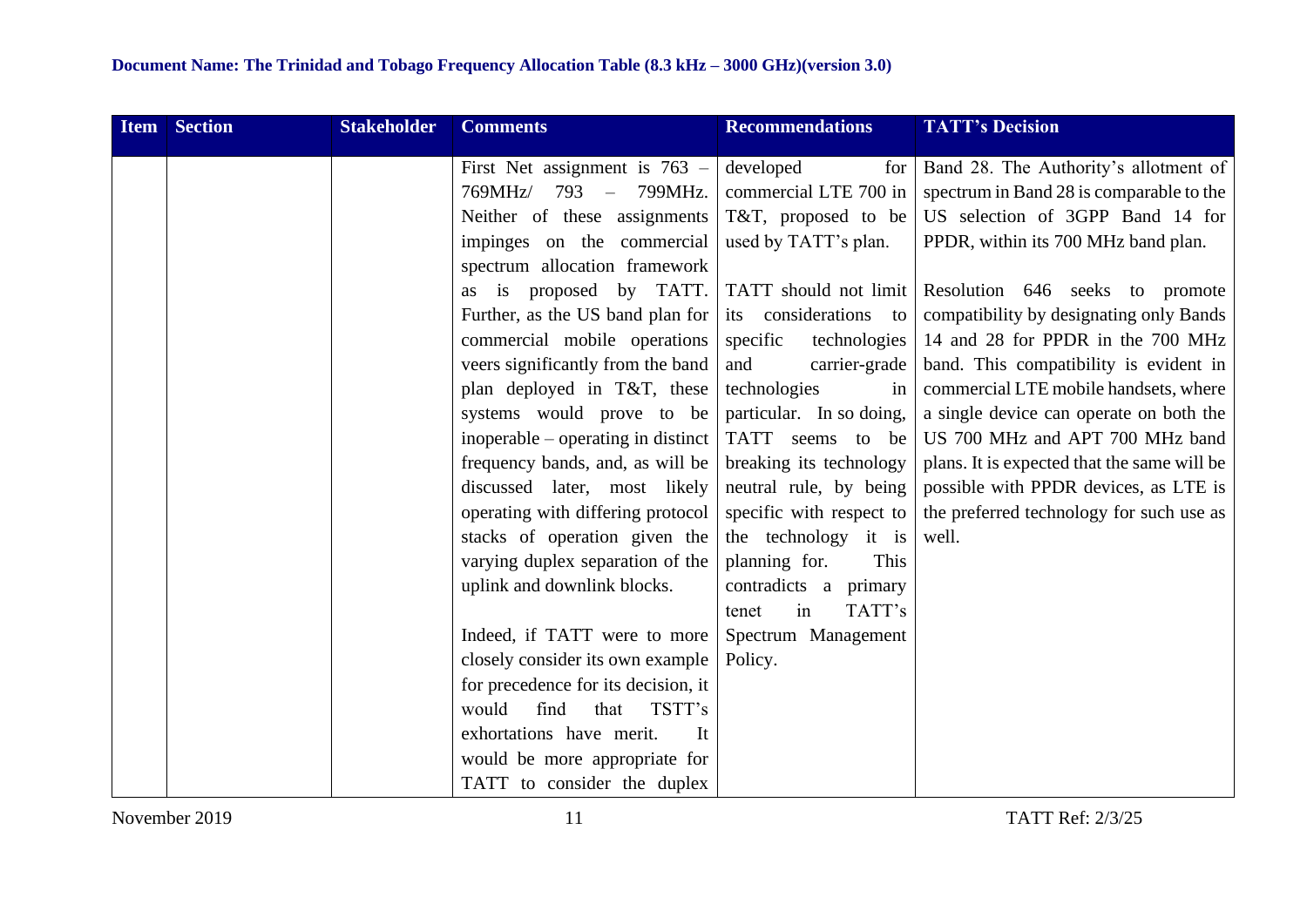| <b>Item Section</b> | <b>Stakeholder</b> | <b>Comments</b>                      | <b>Recommendations</b>           | <b>TATT's Decision</b>                  |
|---------------------|--------------------|--------------------------------------|----------------------------------|-----------------------------------------|
|                     |                    | space to establish a specific band   |                                  |                                         |
|                     |                    | for PPDR, if such is deemed          |                                  |                                         |
|                     |                    | necessary.                           |                                  |                                         |
|                     |                    |                                      |                                  |                                         |
|                     |                    | "The Authority has considered        | TATT should withdraw             |                                         |
|                     |                    | the possibility of using the         | this response and be             |                                         |
|                     |                    | duplex spacing gap, i.e., band       | mindful<br>of<br>the             | The Authority confirms that its reason  |
|                     |                    | 44, for PPDR"                        | established<br>constraints       | for not viewing the duplex spacing gap  |
|                     |                    |                                      | its<br>Spectrum<br>by            | in Band 28 (which is denoted as its own |
|                     |                    | TSTT believes that TATT has          | Management<br>Policy,            | band, called Band 44), is not based on  |
|                     |                    | veered from one of its core          | and fifteen $(15)$ years of      | technology, since both bands employ     |
|                     |                    | principles here. TATT seems to       | precedence with respect          | LTE, but on the following:              |
|                     |                    | be attempting to select the          | the<br>of<br>use<br>to           | i. As per the first objective of        |
|                     |                    | technology<br>should<br>that<br>be   | commercially defined             | Resolution 646, the identification of   |
|                     |                    | deployed,<br>opposed<br>as<br>to     | spectrum for Closed              | 3GPP Bands 14 and 28 for PPDR           |
|                     |                    | establishing a framework that        | User Group use.                  | enables harmonisation, so<br>that       |
|                     |                    | will allow the operator to select    |                                  | equipment may be used across            |
|                     |                    | the appropriate technology to        |                                  | borders, particularly to support        |
|                     |                    | meet its needs within the            | <b>TSTT</b><br>reiterates<br>our | disaster relief efforts. Therefore, an  |
|                     |                    | <b>TSTT</b><br>enabling environment. | belief that all of the           | allotment to PPDR should conform        |
|                     |                    | recommended<br>merely<br>an          | available 90MHz (2 x             | to either Band 14 or 28, to maintain    |
|                     |                    | allocation that could support        | 45MHz) of commercial             | harmonisation within the region. The    |
|                     |                    | TDD deployment. TSTT did not         | LTE spectrum should be           | use of Band 44 will not be              |
|                     |                    | recommend, in the last round, a      | made available to PMTS           | PPDR<br>harmonised with<br>other        |
|                     |                    | TDD LTE deployment.                  | concessionaires.                 | systems deployed in accordance with     |
|                     |                    |                                      |                                  | the APT band plan.                      |

November 2019 12 TATT Ref: 2/3/25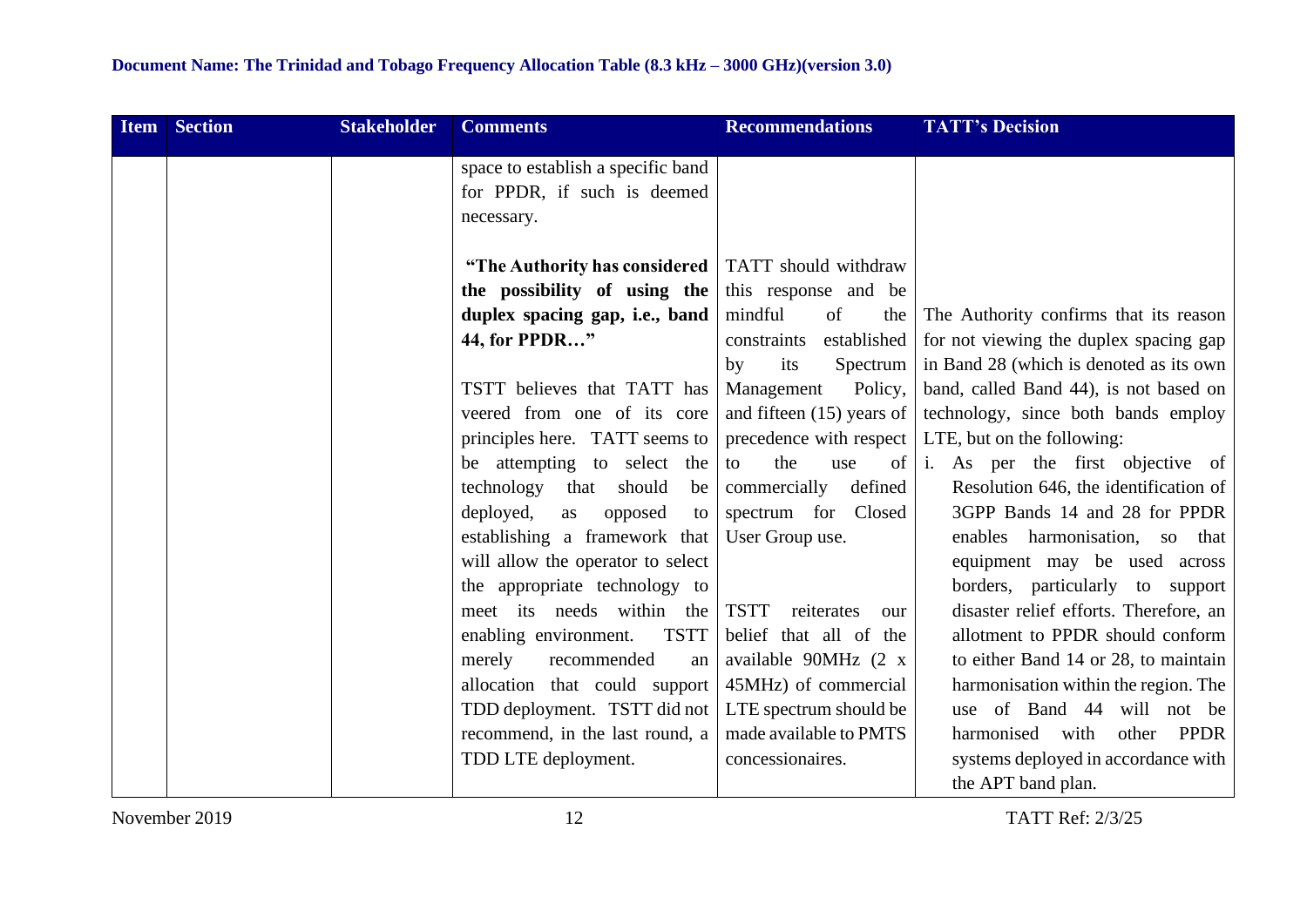| <b>Item</b> | <b>Section</b> | <b>Stakeholder</b> | <b>Comments</b>                               | <b>Recommendations</b>     | <b>TATT's Decision</b>                     |
|-------------|----------------|--------------------|-----------------------------------------------|----------------------------|--------------------------------------------|
|             |                |                    | TSTT recommends that there                    |                            |                                            |
|             |                |                    | be<br>continued<br>should                     |                            | There is currently no ecosystem for<br>ii. |
|             |                |                    | consideration of the FDD LTE                  |                            | handsets or network equipment for          |
|             |                |                    | duplex spacing as the appropriate             |                            | Band 44. However, the same handset         |
|             |                |                    | focus of allocation for a PPDR                |                            | and network ecosystem employed by          |
|             |                |                    | broadband system, be it TDD or                |                            | commercial operators in the 700            |
|             |                |                    | FDD based with a paired block                 |                            | MHz band can also be used by the           |
|             |                |                    | between $803 - 806 MHz$ .<br>In               |                            | Ministry of National Security for the      |
|             |                |                    | either instance, TSTT believes                |                            | deployment of a PPDR network.              |
|             |                |                    | non-operator-centric<br>that<br><sub>or</sub> |                            |                                            |
|             |                |                    | bespoke networks should be                    |                            | Frequency division duplexing (FDD)<br>111. |
|             |                |                    | considered.                                   |                            | LTE and time division duplexing            |
|             |                |                    |                                               |                            | (TDD) LTE are two different modes          |
|             |                |                    | <b>TSTT</b><br>either<br>instance,<br>In      |                            | of operation of the LTE technology.        |
|             |                |                    | reiterates our belief that all of the         |                            |                                            |
|             |                |                    | available 90MHz (2 x 45MHz) of                |                            | The Authority is not promoting the use     |
|             |                |                    | the commercial LTE spectrum                   |                            | of one technology over the other. The      |
|             |                |                    | should be made available to                   |                            | Authority remains committed to its         |
|             |                |                    | PMTS concessionaires.                         |                            | technology-neutral approach.               |
|             |                |                    |                                               |                            |                                            |
|             |                |                    | "The licence granted to PPDR                  | TATT should withdraw       | The Authority respectfully disagrees and   |
|             |                |                    | agencies will be akin to a closed             | this response and be       | informs TSTT that the benefits of          |
|             |                |                    | user group telecommunications                 | mindful<br>of<br>the       | allocating spectrum to PPDR outweigh       |
|             |                |                    | service, such as a trunked                    | established<br>constraints | the benefits of fees generated from the    |
|             |                |                    | mobile spectrum licence."                     | Spectrum<br>its<br>by      | economic value of the spectrum.            |
|             |                |                    |                                               | Policy,<br>Management      |                                            |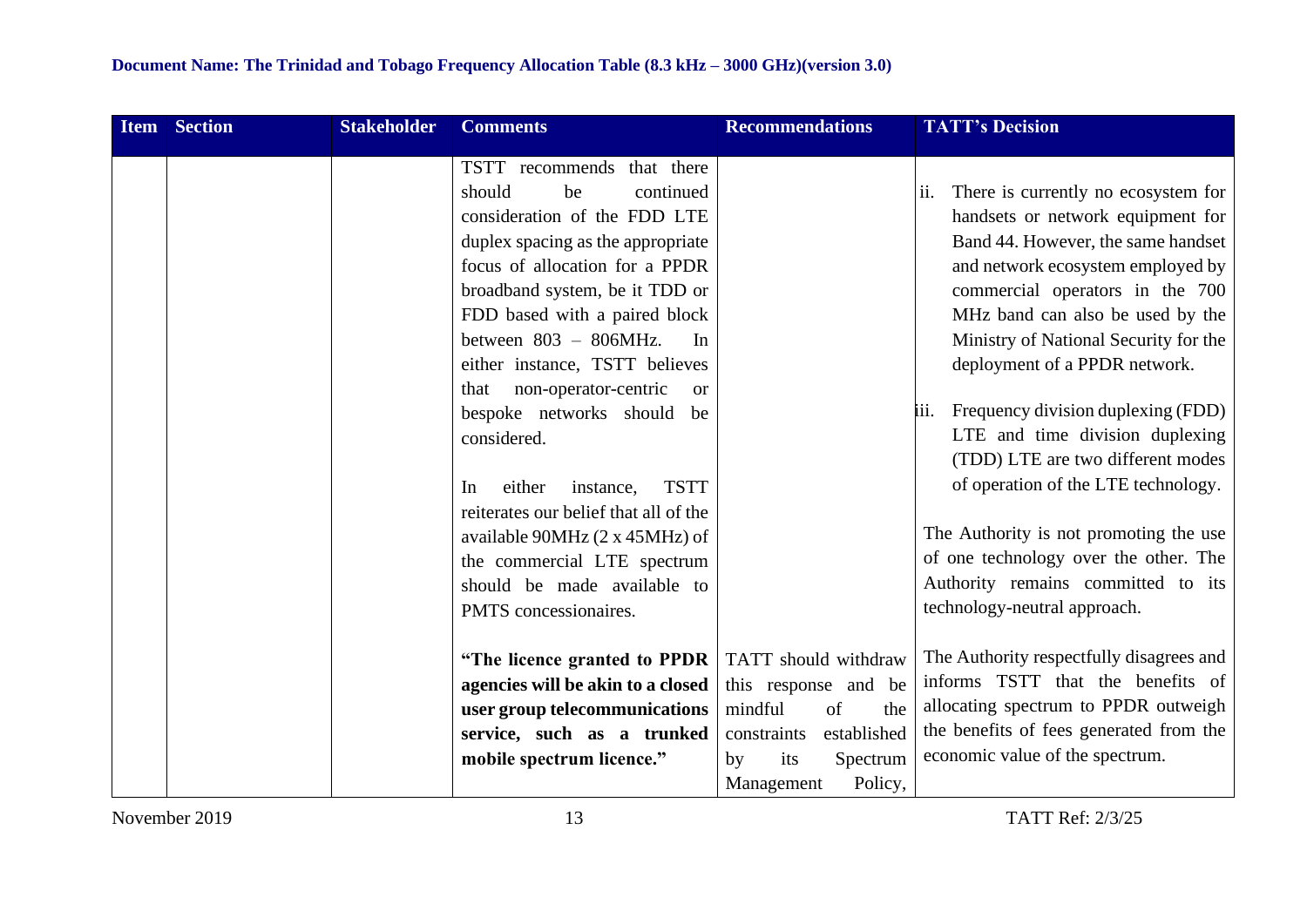| <b>Item</b> | <b>Section</b> | <b>Stakeholder</b> | <b>Comments</b>                       | <b>Recommendations</b>      | <b>TATT's Decision</b>                    |
|-------------|----------------|--------------------|---------------------------------------|-----------------------------|-------------------------------------------|
|             |                |                    | TATT's position stated here is        | and fifteen $(15)$ years of | The Authority also wishes to advise that  |
|             |                |                    | divergent from its practice thus      | precedence with respect     | the spectrum allocated to PPDR is in      |
|             |                |                    | far over the last fifteen (15) years. | to the discriminatory       | keeping with Resolution 646, which        |
|             |                |                    |                                       | levying of fees for         | encouraged administrations to consider    |
|             |                |                    | TSTT is strained to identify a        | commercially defined        | parts of the frequency range $694 - 894$  |
|             |                |                    | scenario where commercially           | used<br>spectrum<br>for     | MHz for PPDR applications, in order to    |
|             |                |                    | allocated spectrum for fixed,         | Closed User Group as        | achieve harmonisation.                    |
|             |                |                    | mobile or broadcasting use, is        | opposed<br>to<br>public     |                                           |
|             |                |                    | issued for use other than public      | telecommunications          | The Authority assures TSTT that the       |
|             |                |                    | fixed, mobile or broadcasting,        | use.                        | policy approach employed remains          |
|             |                |                    | and even more troublingly             |                             | consistent with section $18(1)(g)$ of the |
|             |                |                    | assigned to a Closed User Group       | TATT to advise if this      | Act, "to ensure compliance with the       |
|             |                |                    | $(CUG)$ .                             | reversal is only in         | [ITU] convention".                        |
|             |                |                    |                                       | respect to 700MHz for       |                                           |
|             |                |                    | Indeed, as an example, TSTT           | PPDR?<br>Or is this         |                                           |
|             |                |                    | recalls that the TTPBA has in the     | reversal applicable in all  |                                           |
|             |                |                    | past been vociferous in past          | other bands?<br><b>TATT</b> |                                           |
|             |                |                    | consultations on whether they         | should clarify why there    |                                           |
|             |                |                    | could use spectrum allocated and      | is this marked shift in     |                                           |
|             |                |                    | assigned for broadcasting for the     | policy.                     |                                           |
|             |                |                    | provision of wireless broadband       |                             |                                           |
|             |                |                    | services. TATT has consistently       | TATT to reconsider its      |                                           |
|             |                |                    | rejected those proposals based on     | stated position.            |                                           |
|             |                |                    | the principle that spectrum           |                             |                                           |
|             |                |                    | should be used for the function       |                             |                                           |
|             |                |                    |                                       |                             |                                           |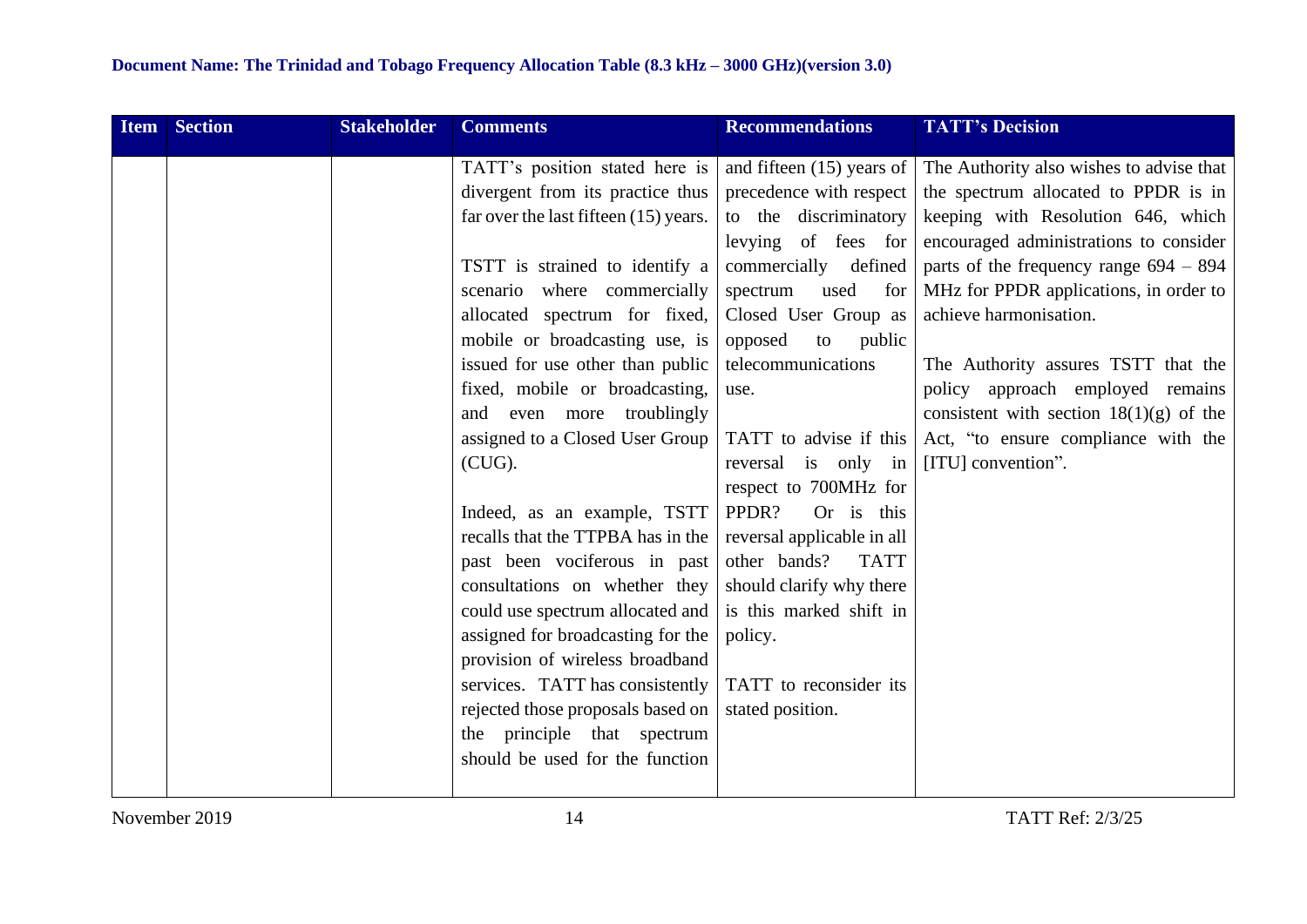| <b>Item</b> | <b>Section</b> | <b>Stakeholder</b> | <b>Comments</b>                                                                                                                                                                                 | <b>Recommendations</b> | <b>TATT's Decision</b>                                                                                                                                                                                                                        |
|-------------|----------------|--------------------|-------------------------------------------------------------------------------------------------------------------------------------------------------------------------------------------------|------------------------|-----------------------------------------------------------------------------------------------------------------------------------------------------------------------------------------------------------------------------------------------|
|             |                |                    | allocated. Here TATT reverses                                                                                                                                                                   |                        |                                                                                                                                                                                                                                               |
|             |                |                    | that position.                                                                                                                                                                                  |                        |                                                                                                                                                                                                                                               |
|             |                |                    | "PPDR in $698 - 806$ MHz will<br>be used for closed user group<br>telecommunications services<br>and not PMTS. Hence, the<br>licence fees will be different, as<br>the types of licences issued |                        | Whilst the Authority recognises that the<br>identification of spectrum within the 700<br>MHz band would normally be for<br>commercial use, its approach is<br>consistent<br>with<br>Resolution<br>646<br>(spectrum for broadband PPDR), which |
|             |                |                    | differ."                                                                                                                                                                                        |                        | is in itself a new approach. The 700 MHz                                                                                                                                                                                                      |
|             |                |                    |                                                                                                                                                                                                 |                        | band is grade 1 spectrum and the                                                                                                                                                                                                              |
|             |                |                    | TATT's position stated here is                                                                                                                                                                  |                        | economic value would normally be                                                                                                                                                                                                              |
|             |                |                    | divergent from its practice thus                                                                                                                                                                |                        | obtained for the use of such spectrum.                                                                                                                                                                                                        |
|             |                |                    | far over the last fifteen (15) years.                                                                                                                                                           |                        | However, its use for national security is<br>non-commercial, for which the societal                                                                                                                                                           |
|             |                |                    | TSTT is strained to identify a                                                                                                                                                                  |                        | benefits outweigh the financial gains that                                                                                                                                                                                                    |
|             |                |                    | scenario where commercially                                                                                                                                                                     |                        | can be attained from commercial use of                                                                                                                                                                                                        |
|             |                |                    | assigned spectrum for fixed,                                                                                                                                                                    |                        | the spectrum. Consequently, the licence                                                                                                                                                                                                       |
|             |                |                    | mobile or broadcasting use, is                                                                                                                                                                  |                        | fee associated with this band will be                                                                                                                                                                                                         |
|             |                |                    | issued for use other than fixed,                                                                                                                                                                |                        | comparable to a similarly situated type                                                                                                                                                                                                       |
|             |                |                    | mobile or broadcasting.                                                                                                                                                                         |                        | of closed user group network, which is a                                                                                                                                                                                                      |
|             |                |                    |                                                                                                                                                                                                 |                        | trunked land mobile network.                                                                                                                                                                                                                  |
|             |                |                    | TSTT is similarly strained in                                                                                                                                                                   |                        |                                                                                                                                                                                                                                               |
|             |                |                    | identifying where<br>fees for                                                                                                                                                                   |                        |                                                                                                                                                                                                                                               |
|             |                |                    | spectrum allocated commercially                                                                                                                                                                 |                        |                                                                                                                                                                                                                                               |
|             |                |                    | not applied for that<br>was                                                                                                                                                                     |                        |                                                                                                                                                                                                                                               |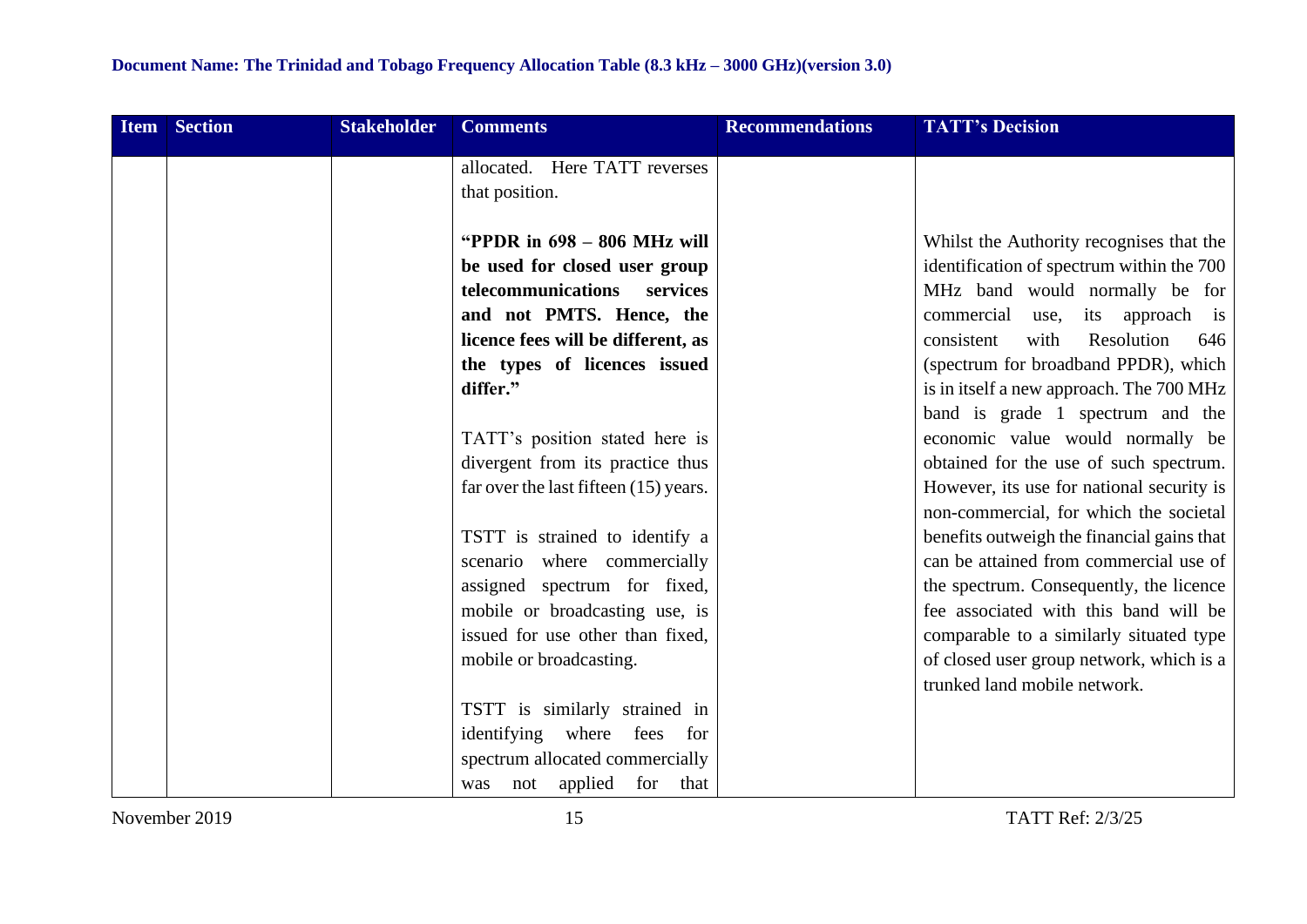| <b>Item</b> | <b>Section</b> | <b>Stakeholder</b>                                                       | <b>Comments</b>                                                                                                                                                                                                                                                                                        | <b>Recommendations</b>                                                                                                                                                                                                                                                                   | <b>TATT's Decision</b>                                                                                                                                                                                                                                                                                                                                                                                                                                                                                                                                                               |
|-------------|----------------|--------------------------------------------------------------------------|--------------------------------------------------------------------------------------------------------------------------------------------------------------------------------------------------------------------------------------------------------------------------------------------------------|------------------------------------------------------------------------------------------------------------------------------------------------------------------------------------------------------------------------------------------------------------------------------------------|--------------------------------------------------------------------------------------------------------------------------------------------------------------------------------------------------------------------------------------------------------------------------------------------------------------------------------------------------------------------------------------------------------------------------------------------------------------------------------------------------------------------------------------------------------------------------------------|
|             |                |                                                                          | commercial spectrum by virtue<br>of a use which diverged from that<br>public commercial allocation.<br>TATT should proceed with<br>caution, as actions in accordance<br>with this divergent philosophy<br>would be in contradiction to<br>TATT's published policies and<br>may open TATT's decision in |                                                                                                                                                                                                                                                                                          |                                                                                                                                                                                                                                                                                                                                                                                                                                                                                                                                                                                      |
| 3           |                | Trinidad and<br>Tobago<br>Footnotes<br>(TT53)<br><b>DORs</b><br>response | this regard to be challenged.<br><b>TSTT</b>                                                                                                                                                                                                                                                           | TATT's response in this<br>regard is noted.<br>Mindful of the adage<br>with respect to only<br>what is measured can be<br>managed, TATT should<br>reflect on whether the<br>appropriate<br>strategy<br>would be to facilitate<br>unmonitored entry into<br>the market of these<br>units. | The Authority notes TSTT's concerns<br>over TT53 which speaks to the class<br>licensing of satellite phones in the<br>frequency range $1616 - 1626.5$ MHz.<br>The Authority agrees that it should keep<br>records of satellite phone users and<br>establish the registration of these class-<br>licensed devices, in accordance with the<br>registration of devices process in the<br>Authority's Class Licensing Regime.<br>This decision will be recorded in the<br>Schedule of Devices Eligible for Use<br>under a Class Licence on the Authority's<br>website (www.tatt.org.tt). |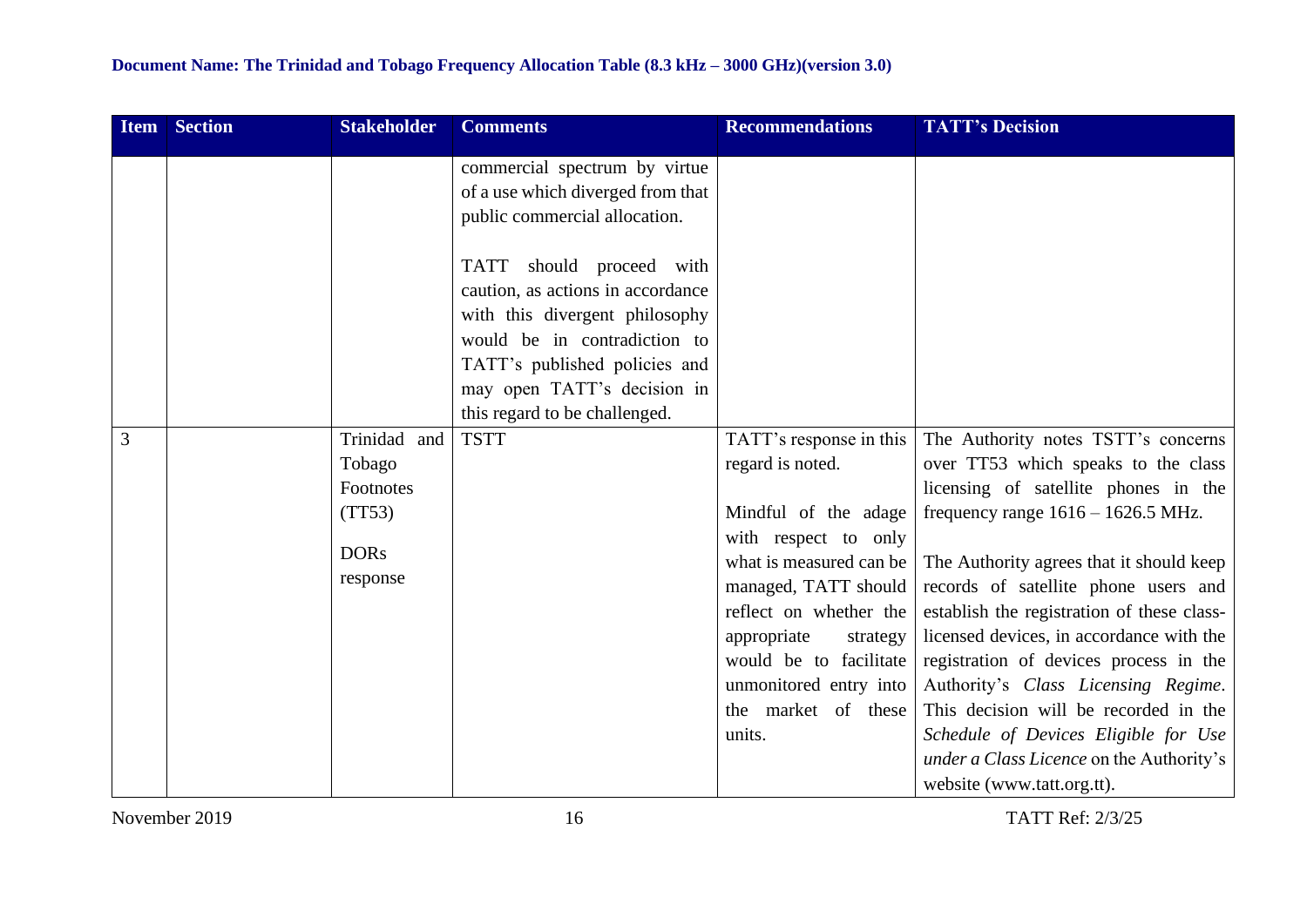|                                                                                                                                                                                                                                                     |         |                                                                                                                                                                                                                                                                                | Further, TATT should<br>be mindful of precedent<br>with<br>the<br>set<br>administration<br>of<br>$VSATs - similar in that$<br>facilitate<br>they both<br>satellite to terrestrial<br>communication,<br>but<br>where<br>requires<br>one<br>licensing<br>and<br>registration, and<br>one<br>where TATT proposes<br>no registration – and<br>thus no knowledge of<br>units in the market $-$ at<br>all. |                                                                                                                                                                                                                                                                                                                                                                         |
|-----------------------------------------------------------------------------------------------------------------------------------------------------------------------------------------------------------------------------------------------------|---------|--------------------------------------------------------------------------------------------------------------------------------------------------------------------------------------------------------------------------------------------------------------------------------|------------------------------------------------------------------------------------------------------------------------------------------------------------------------------------------------------------------------------------------------------------------------------------------------------------------------------------------------------------------------------------------------------|-------------------------------------------------------------------------------------------------------------------------------------------------------------------------------------------------------------------------------------------------------------------------------------------------------------------------------------------------------------------------|
| Authority's<br>The<br>$\overline{4}$<br>dated<br>response<br>August, 2019 from<br>Decisions on<br><i>its</i><br>Recommendations<br>Matrix from First<br>Consultation<br>Round in relation to<br>Section<br>2.1,<br>Trinidad<br>and<br>November 2019 | Digicel | Digicel (Trinidad & Tobago)<br>Limited takes this opportunity to<br>thank the Authority for its<br>feedback on our responses.<br>As Authority indicated that it is<br>awaiting WRC19 to decide upon<br>a 5G spectrum plan, we ask that<br>the Authority kindly provide a<br>17 |                                                                                                                                                                                                                                                                                                                                                                                                      | The Authority thanks Digicel for its<br>participation in the consultation process<br>and its comments and recommendations<br>made herein.<br>World Radio Conferences (WRCs) are<br>intended to revise the ITU Radio<br>Regulations, the international treaty<br>governing the use of the radio-frequency<br>spectrum. Following the revision of the<br>TATT Ref: 2/3/25 |